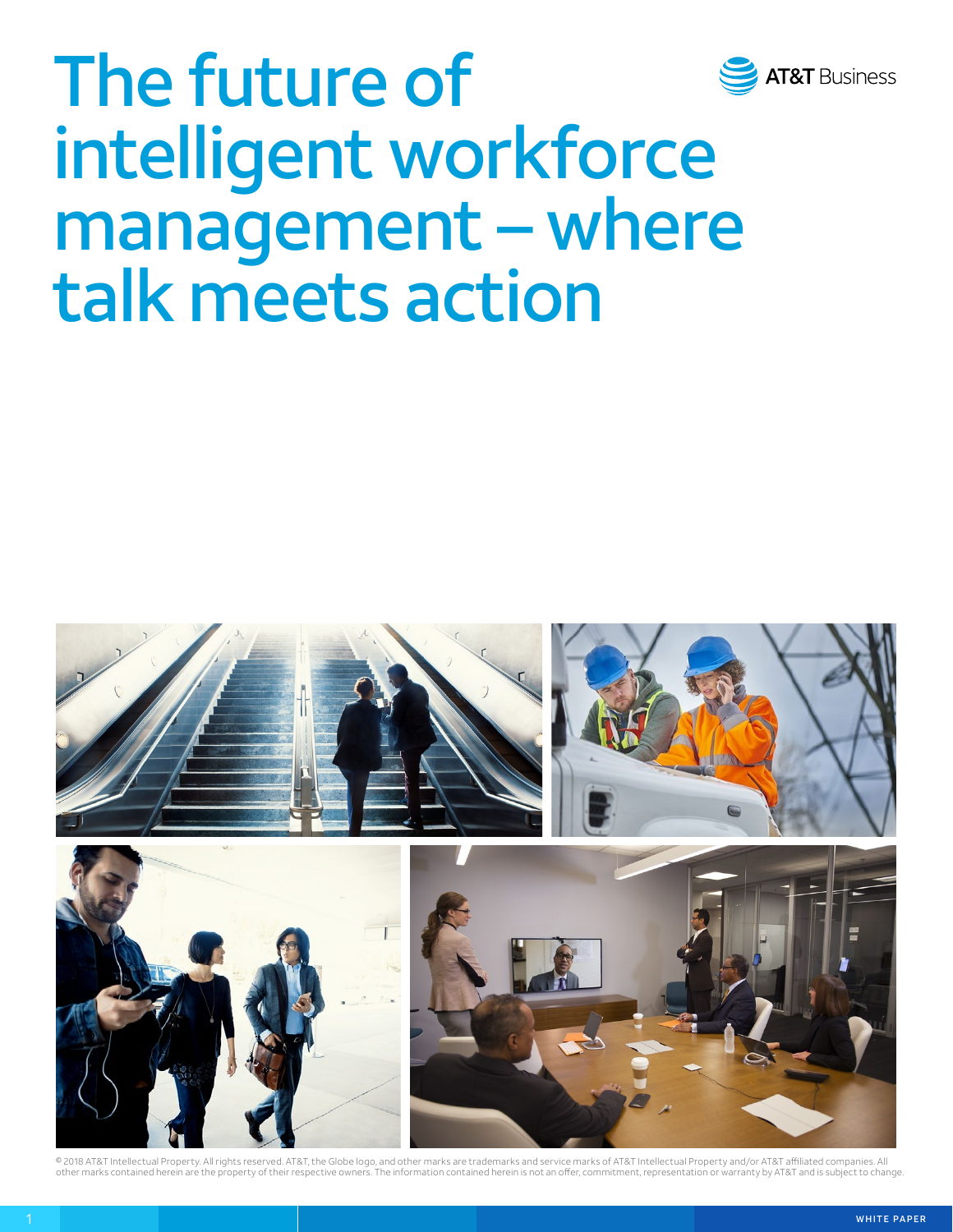

## The industry landscape

Connect. Collaborate. Coordinate. For many companies with a mobile workforce, it's not that simple.

Reliable communications can be especially critical during high-stress business scenarios. On any given work shift, employees are assigned a multitude of tasks and given very little room for error. If even the slightest amount of inefficiency affects standard communication protocols, the potential for serious implications could be devastating.

In today's market, there are numerous field service and workforce management applications. Most providers claim to resolve the ever-increasing customer need for seamlessly managing offsite employees. However, many organizations lack several key components and applications. To gain a 360-degree view into their mobile workforce, businesses must often purchase multiple applications to fully understand everyday operations. And, some of those applications do not automatically support processes or do not meet common business demands.

That's where AT&T comes into play.

AT&T Workforce Manager is an all-inclusive, end-toend workforce management application that helps you manage your mobile business. Our solution strengthens voice and data communication between administrators, dispatchers, and employees, while improving control over field operations and delivering services faster and more efficiently. Now, you're able to make quick decisions regarding your mobile operations to help you save time and increase productivity. Plus, you can effortlessly manage just one solution instead of several.

# The challenge

When it comes to managing your mobile workforce, there are multiple challenges that create communication inefficiencies within your business.

Complications include:

- Inefficient coordination of remote employees
- Poorly tracked paperwork and handwritten notes
- Lack of asset monitoring and retention
- Untimely processing of important documents

If an adequate solution is not implemented to address issues as they arise, these factors can harm your company's productivity levels, drain budgets, and cause significant losses of time and money to your bottom line. However, with swift direction, enhanced workflows, and near real-time insights from the mobile workforce, your business can clearly define a versatile communication plan that works to keep your company knowledgeable and up to date.

## The need

From consolidation to simplicity, optimizing workforce communications is critically important to your business - AT&T understands this fact. By accurately adjusting management strategies together with AT&T tools, many businesses have been rapidly evolving solutions and specializing processes to help them eliminate weaknesses and develop smooth, efficient workflows.



\*Q24. Please rate the impact on your business while using a mobile workforce management solution. Source: Frost & Sullivan analysis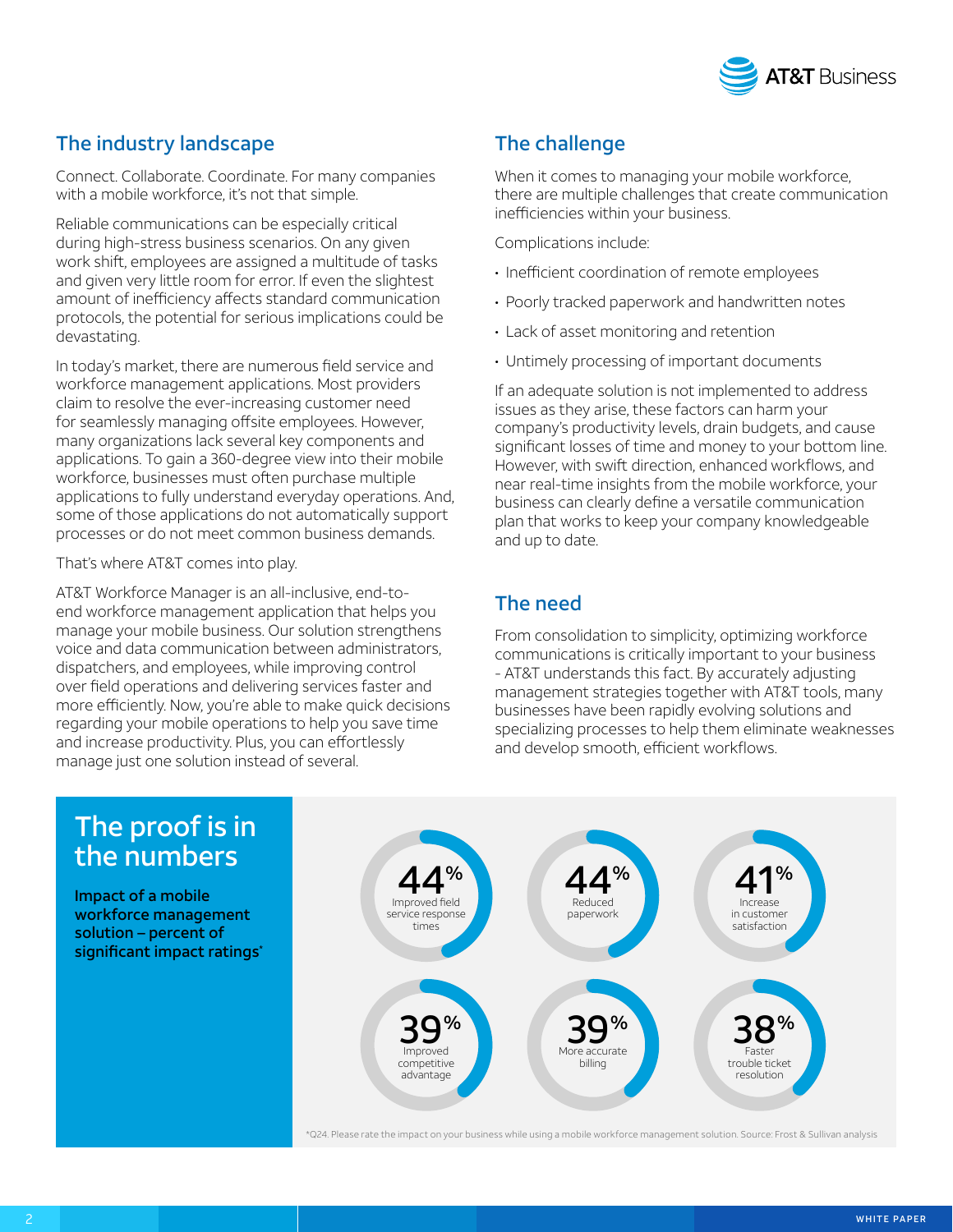

## The solution

A powerful, multifaceted application, AT&T Workforce Manager gives your business access to vast amounts of data that allows you a unique insight into your mobile workforce, while equipping you with tools you need to build streamlined communication channels. This AT&T solution enables you to give your mobile workforce increased accountability, and it can help you reduce costs and generate greater output through its diverse suite of capabilities that can be customized to meet your requirements.

#### Handsets/tablets

Designed with mobility in mind, AT&T Workforce Manager is compatible with a wide array of devices built for business that operate out in the field. We can help you organize job information, communicate with system admins, and give you the flexibility to monitor your employees – anywhere, anytime. You can:

- Manage mobile timekeeping, dispatch jobs, track employees, and generate wireless forms using the data you receive from your remote employees
- Form workflows, use intelligent tracking, create reports, and customize applications

All these features can be tailored to fit your specific vertical business needs. And the solution's user-friendly interfaces make implementation easy.

#### Mobile assets

As business owners, you should always have clarity and understanding when it comes to the assets and tools that power your operations. By allowing you to monitor the status and locations of your high-value assets, AT&T Workforce Manager protects your business by giving you:

- Current location information for your high-value mobile assets
- Greater likelihood of retrieving stolen property more quickly
- Opportunities to react quickly after receiving notices of an asset's status changes
- Theft and recovery supports, activity alerts, GPS tracking, geofencing, and the ability to create ad hoc reports

The solution uses intuitive and user-friendly technology that can help you curb losses and increase your peace of mind.



#### AT&T Workforce Manager Voice Dispatch

AT&T Workforce Manager Voice Dispatch combines the communication capabilities of AT&T Enhanced Pushto-Talk with precision-based intelligent tracking, which provides a complete end-to-end solution. Using this software, you can rapidly improve communication within all business sectors to help increase your productivity and lower your operating expenses. AT&T Workforce Manager Voice Dispatch:

- Helps increase productivity and accountability
- Improves customer service with more accurate job completion information
- Lets you update management of any changes in workflow or unexpected occurrences

With AT&T Workforce Manager Voice Dispatch, managing your mobile workforce has never been easier.

#### Intuitive App Features

Our professional team provides your business with the tools needed to succeed.

- The solution's API allows developers to create apps that can communicate with existing apps, databases, or third-party services
- Field employees can complete and submit mobile forms remotely
- In the field, the app can record important data such as timekeeping, length of tasks, and other jobs that can be reviewed by managers, dispatchers, and administrators

The AT&T Workforce Manager app can help promote business organization and transparency by centralizing vital information locations.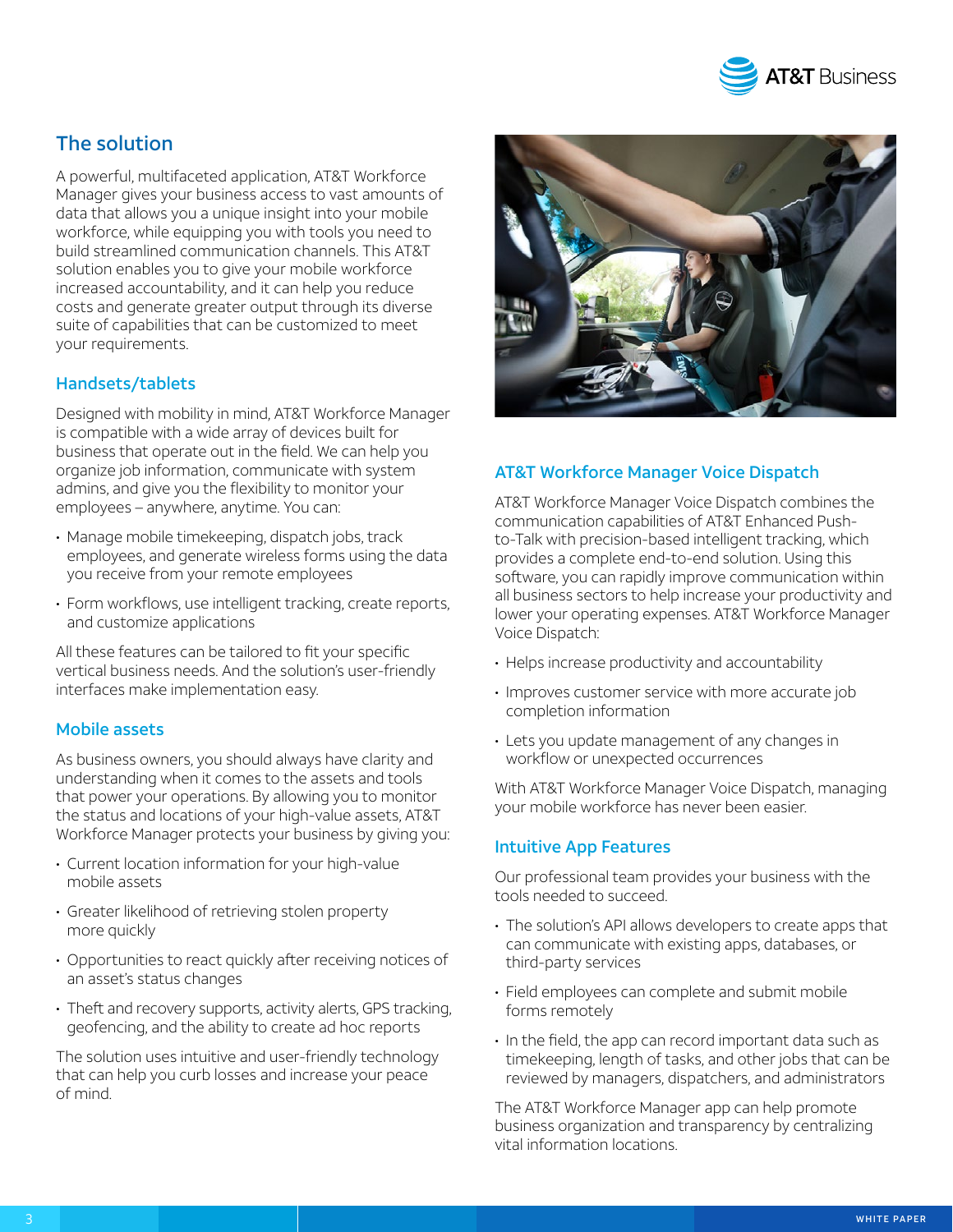



"AT&T has been a pioneer in introducing a more modularized, integrated portfolio of mobile workforce management capabilities and, in the process, helped to move the field service management industry away from the standalone siloed app solutions."

Source: 2018 Frost & Sullivan North American Mobile Workforce Management Customer Choice: Brand Leadership Award

## Why AT&T Workforce Manager Voice Dispatch?

Via voice-to-voice interactions, our AT&T Workforce Manager Voice Dispatch gives your business a smarter way to connect internally.

AT&T Workforce Manager Voice Dispatch key features:

- Live GPS tracking gives dispatchers continuous views of field employees, allowing for more effective dispatching
- Supports live group discussions with up to 250 enabled devices
- Managers can instantly see field workers and their availability via web portal

AT&T Workforce Manager Voice Dispatch lets you customize the application using these features to help save time and money. Each of these tools seamlessly integrates with the others to give your business exciting new forms of visual and audible management strategies.

For even more versatility, AT&T Workforce Manager Voice Dispatch can integrate mobile devices and desktop computers to support your ever-changing business needs. Spoken conversation remains one of the fastest and easiest methods of conveying crucial job information. That's why listening to a verbal message using human voice variation can help your leadership communicate more effectively. With Voice Dispatching, it's all possible.

Regardless of the type of communication system you're using, AT&T Enhanced Push-to-Talk with Land Mobile Radio (LMR) interoperability can connect with the AT&T Workforce Manager. Using Application Programming Interfaces, the solutions can be integrated to enable AT&T Workforce Manager Voice Dispatch communications between individuals and among talk groups.

## Why AT&T Enhanced Push-to-Talk?

Fast, responsive, and cost-effective, AT&T Enhanced Push-to-Talk gives your organization a powerful new way to boost communications, enabling your company to be more agile, smarter, integrated and efficient.

AT&T Enhanced Push-to-Talk allows employees to live-talk with other members of the mobile workforce on a highly-secure, strong network. Users at a company desktop or laptop computer can easily reach the mobile devices of up to 250 different employees with one click. Custom call-groups can be created to make teleconferencing as quick and easy as possible.

Voice Dispatch can bring transparency to your mobile operations through reports, alerts, and intelligent tracking. Reports and alerts let you monitor data trends that directly pertain to working activities, such as completing invoices or time tracking, which helps mobile employees stay on-task and accountable. Intelligent tracking displays workers' individual locations as well as their speeds of travel and driving characteristics while they're en route to job sites.

Intelligent tracking integrates with the AT&T Enhanced Push-to-Talk functionality of AT&T Workforce Manager Voice Dispatch, creating a powerful duo that displays employees' GPS locations in near real-time. These strengthened communications channels give you enhanced insight and greater access to mobile employees, which helps you to optimize their productivity and quickly complete more tasks.

Working together, AT&T Workforce Manager and AT&T Enhanced Push-to-Talk give you a powerful collaboration tool.